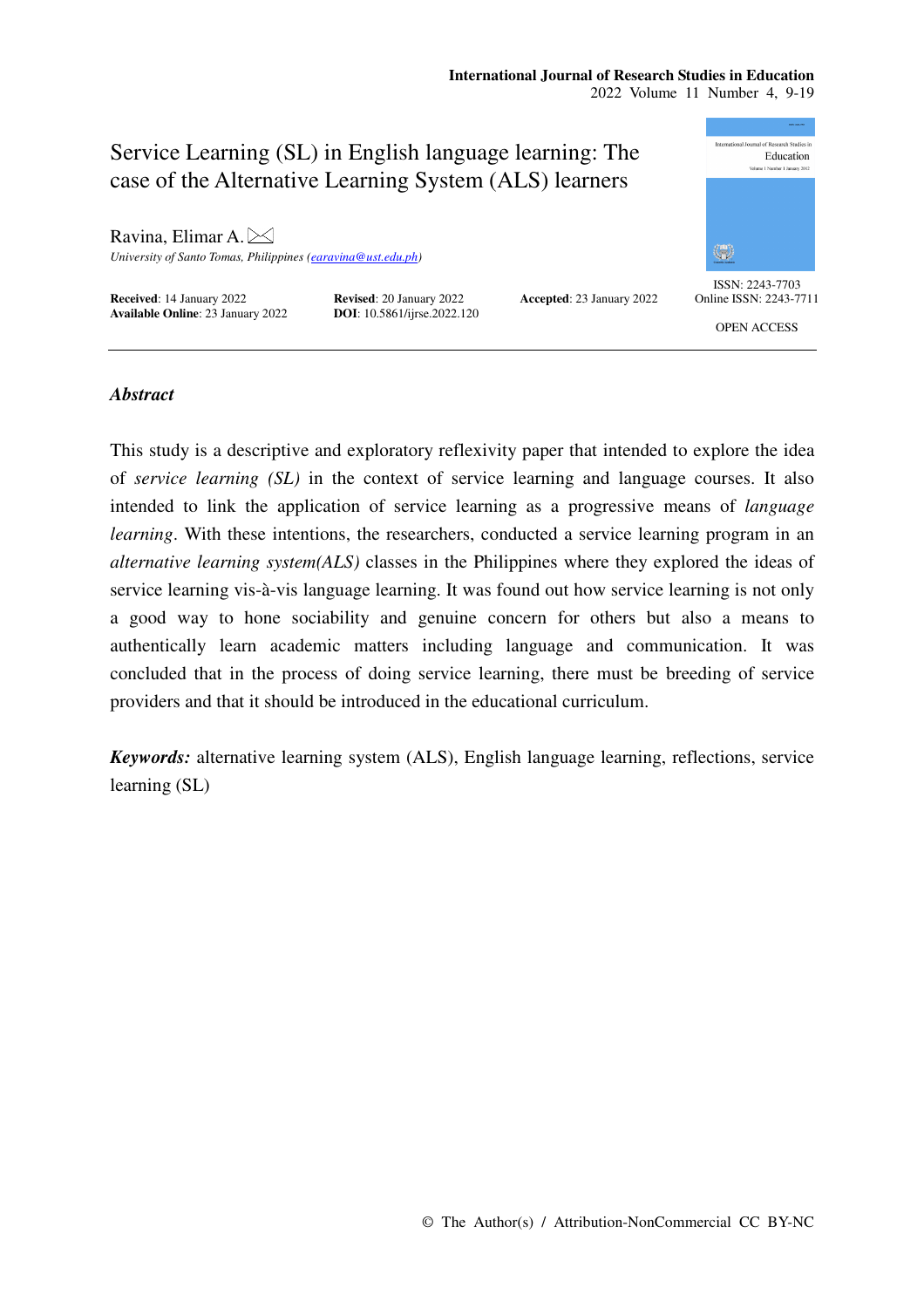# **Service Learning (SL) in English language learning: The case of the Alternative Learning System (ALS) learners**

## **1. Introduction**

The idea of service learning and its relation to language teaching and learning has not been well- expounded yet in the Philippine research literatures. In fact, the former may be a new concept in the local educational landscape. To make the idea clear, Lovat and Clement (2016), through their reviewed literature, defined *service learning* as a "pedagogy that combines community service with reflection on action." It is instrumental to the development of the young as service learning provides opportunities for learners to engage in the worlds of others and later allow them to participate in civic activities. It was further stressed that it is integral to values education, because it is helpful in developing empathy, responsibility, care, engagement and the like.

Looking at service learning in that perspective, the researchers found positive effects and outcomes postulated by various prior researches. Those effects were correlated to sociality and social intelligence. It was believed that such pedagogy improves personal, moral, social and civic development. By personal development, it was linked to the growth of awareness that extend to empathic understanding, the broadening of career aspirations and opportunities, the enhanced maturation, and the increased capacity for critical and transformational thinking among others. On the other hand, it brings moral development as may be seen to being responsible citizens and do what is ought to them as social beings. As to the social and civic development, positive outcomes include but not limited to: improved attitudes towards social responsibilities and civic engagements, formation of meaningful relationships with adults, involvement in service activities and civic leadership, deepened of civic responsibility, justice-oriented citizenship, understanding social issues, attitudinal change towards people of disability and the elderly, and breaking down cultural barriers to form positive relationships with people. It was also believed that service learning increases motivation in school work and thus improves academic performance and progresses academic achievement.

On the other hand, Richards, Sanderson, Celio, Grant, Choi, George, and Deane (2013) who tackled service-learning in early adolescence gave a general definition of it noting that it is "a way to engage students in the learning process by having them provide meaningful services to others, connect this experience with the students' academic curriculum, and, frequently, reflect on the process in some fashion. Benefits of doing service learning had been listed by the researchers and these can be associated with more effective learning of language aside from its social learning importance. Some of the benefits they mentioned are as follow:

- $\triangleright$  It increases the anticipated importance of community involvement that lead them to be more involved in the community as adults.
- $\triangleright$  It provides opportunities to exercise leadership skills.
- $\triangleright$  It has the potential to exposing youth to a variety of different people, situations and issues in the community.
- $\triangleright$  SL provides opportunities for students to engage in more sophisticated social relationship with peers including cooperation and teamwork.
- $\blacktriangleright$  It can also affect academic success, connection to school, feelings about the self, and social behaviors.
- $\triangleright$  Students had talk more frequently to their parents, felt they are more effective at helping people, demonstrated greater concern about others, and showed increase academic motivation.
- $\triangleright$  Promotes positive effects on social perceptions and feelings.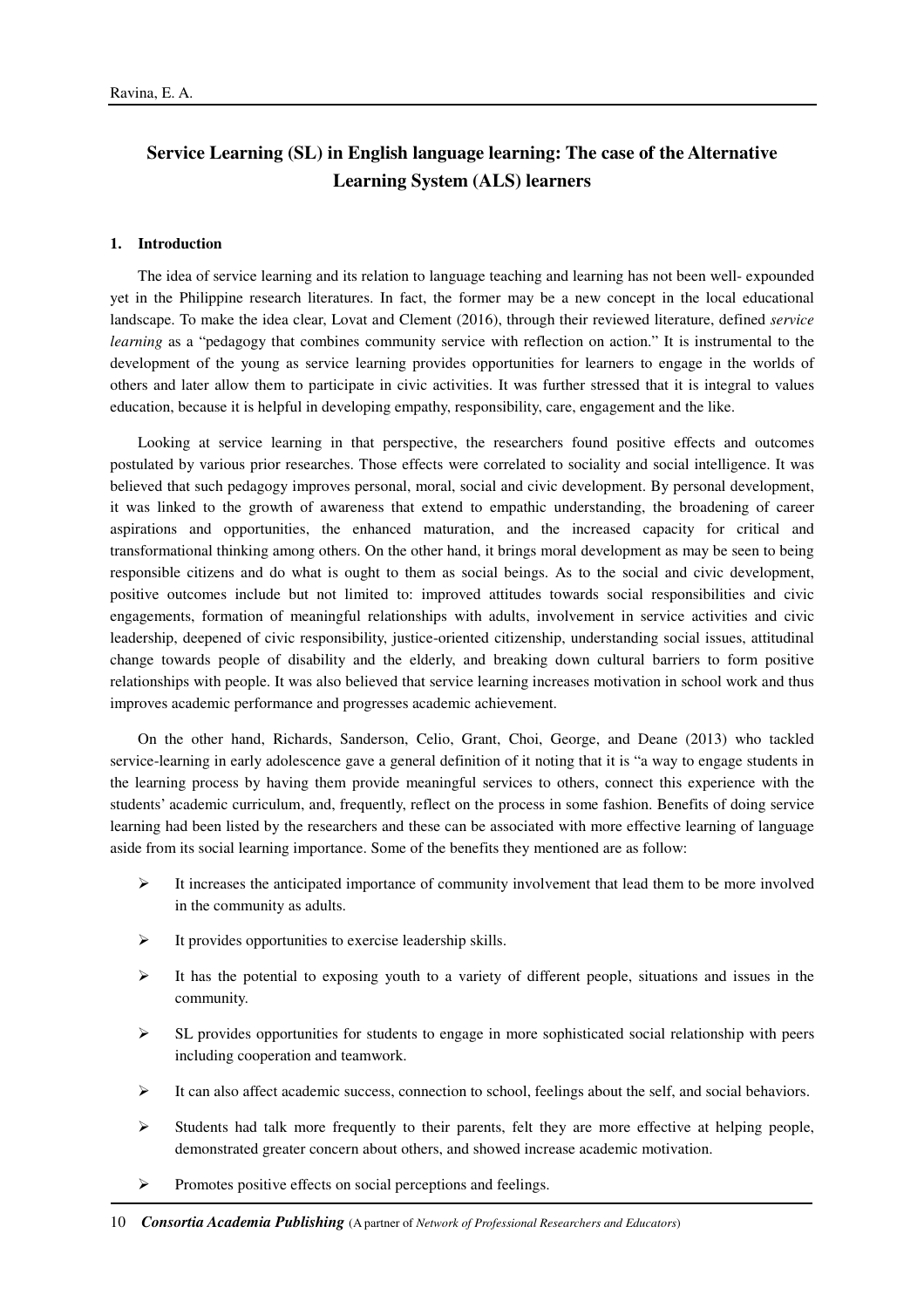## Service Learning (SL) in English language learning: The case of the Alternative Learning System (ALS) learners

All these can be traced to improving the learning of language as leadership needs effective communication and that can be learned through exposure with different kinds of people. Also as the exposure with people increases, learners are more likely to develop their speaking skills that will eventually improve their language skills. Their relationships with people they engaged with help them to be more strategic and socially aware which are competencies to be developed in communication. More so, there will be a more genuine learning of the language that defies the artificiality of the common pen and paper assessment and teacher-led teaching inside the language classrooms.

This service learning in language classes was demonstrated in the paper of Guo (2018) titled *A Study of English Service Learning under the Theory of Second Language Acquisition* that discusses service learning in English in an integrated English course and in a practice teaching course in English. These both look at how improvement can be achieved through doing service-based activities rather than by just sticking on the traditional ways especially that the English language in Chinese context is learning a foreign language.

In the Integrated English course, the participant made a real visit of Anshan streets and gather content on what impressions do foreigners have of Anshan. This was made random. The participants made use of the dialogue strategy which they learned in class. This was done individually by the students though they belong to one group. Afterwards they met together for presentation and oral presentations and they also reflected together. In the visit of foreigners, students interviewed them, made a deep exploration of various topics, including reflection on culture and after which they wrote the report as a team.

Firstly, in the process, the participants noted that *reflection is an important learning tool to participate in the process of language learning*. From the reflections, learners could discern that service-based learning can promote and establish mutually beneficial relationships with the communities. This process promotes multi-ability development among learners that include nonlinguistic aspects. Secondly, that *learning motivation and self-confidence had positively changed.* According to the participants their experiencing real situations and social service brought them great satisfaction. And finally, that *there was an increased in the level of self-identity.*  Since they had deep conversations of people with different linguistic and cultural backgrounds, acquisition of these two, language and culture, had also been promoted. But in the process, the participants were given enlightenment of the richness of their own as a race and culture.

These experiences by them increased their enthusiasm for participation, lessened their difficulties in the implementation of the process they do, eliminated conflicts in language communication, and improved their cultural and cross-cultural awareness and skills. On matters of the practice teaching as a service, the reflection process was highlighted. As per their experience, reflection played an important role to improve their English levels and eventually formed their teaching abilities. In the process of service learning, through reflecting, the relations between English teaching theory and practical teaching, the students had formed a set of valuable service learning experiences. Furthermore, they felt that, through reflection, the factors influence their teaching including but not limited to classroom management, classroom instructions, teaching material processing, designing practice teaching, and English subject knowledge abilities like grammar. All these are concern as well in the traditional language classrooms.

Thus, this short paper basically intended to:

- $\triangleright$  explore service learning and its possible use for language learning,
- $\triangleright$  conduct a service learning in the context of a language class,
- $\triangleright$  present a reflexivity discussion on the service learning experience, and
- $\triangleright$  discuss relevance of service learning as a progressive means of language learning.

To achieve these intents, this paper revolved on an actual service learning project that provided a language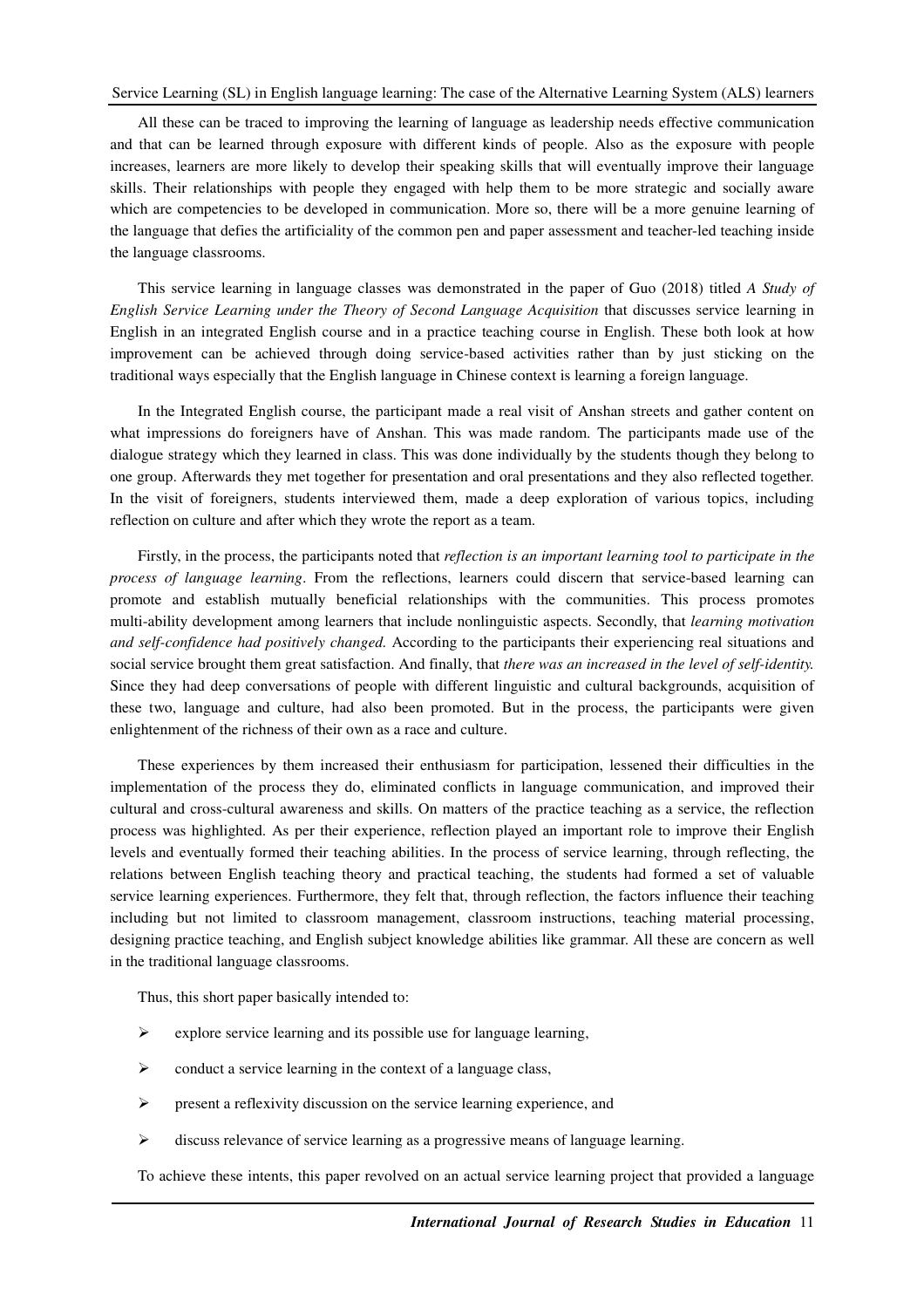## Ravina, E. A.

literacy classes among the out of school youth in a city in Metro Manila, Philippines. They are commonly called the alternative learning system (ALS) learners who are learners not able to attain formal education thus taking classes in order to learn basic life skills including reading and writing. The service learning project was conducted by language teacher researchers - Eli, Jo, and Tin, who conducted this study in their graduate studies service learning course and to which they reflected afterwards how the same activity, service learning, can be utilized in their language classrooms.

## **2. Methodology**

This reflexivity paper is descriptive and exploratory in nature. This means that with the researchers' experiences, they intend to document it; make a narrative of it and try to connect its similarities with the existing literatures and highlight new events that are not well-emphasized in many of these literatures. As emphasized in many articles on service learning, this is defined as a model in education where the traditional approaches to teaching is combined with engagement in the community, thus, developing sociality for both the service learning provider and service learning recipient (Juncal-Carracelas, Bossaller, & Yaoyuneyong, 2009; Lovat & Clemente, 2016). The essential difference of this service learning as oppose to the commonly known outreaches and projects is that this is embedded in the actual curriculum and not only an endeavor that is separated from it. Furthermore, it reflectively discussed the connection of service learning as a progressive means to language learning in lieu of the strategies in the traditional language classrooms. As to the case of trying to incorporate service into a service learning course, they explored on many possibilities of making the endeavor works in the context of the chosen service learning and community. The methods that follow had greatly helped as they began the journey of embedding this service learning into their service learning class.

### *2.1 Service Learning Orientation*

In the researchers' personal capacity, they had prior experiences on providing outreach programs to a selected community of beneficiaries. However, the idea of service learning as an integral part of a certain course was not common among them. They agreed to admit that they were all first timers in that sense. As to this, their professor's orientation of what the class is and how it will go further was guiding direction for all of them. As a preliminary stage of this journey, they were given background of what the course service learning is all about and how they will sail in the journey of learning the theories and putting them into practice. The orientation went on discussing brief overviews of deepening one's understanding of service learning: theoretical and conceptual foundations, the family literacy programs and parental involvements, the emergent and beginning literacy, the shadow teaching for learning English, the English language immersions, the service internship for pre-service language teachers, the integration of service learning in teaching and learning, the community-based or school-based action research, the design of a language and literature curriculum for service learning, and service learning design and implementation.

#### *2.2 Service Learning Literature Review*

As they went on this course, they had comprehensive reviews of existing literature in order to have a deeper understanding of the theoretical and conceptual foundations of the course. Furthermore, the literature review enlightened them in many aspects of service learning especially in the areas of designing and implementing it.

As part of the preparation for designing and implementing a service learning project, they went on individually reading and reviewing selected articles that may inform them good practices in the conduct of service learning. Of the many literature reviewed, they had emphasis on works like *Service Learning as Holistic Values Pedagogy* (Lovat & Clement, 2016), *Service Learning in Early Adolescence: Results of a School-based Curriculum* (Richards et al., 2013), *Service Learning: Implications for Empathy and Community Engagement in Elementary School Children* ( Scott & Graham, 2015*), Integrating Service-Learning Pedagogy: A Faculty Reflective Process* (Juncal-Carracelas, Bossaller, & Yaoyuneyong, 2009), *Service-Learning and Philanthropy:*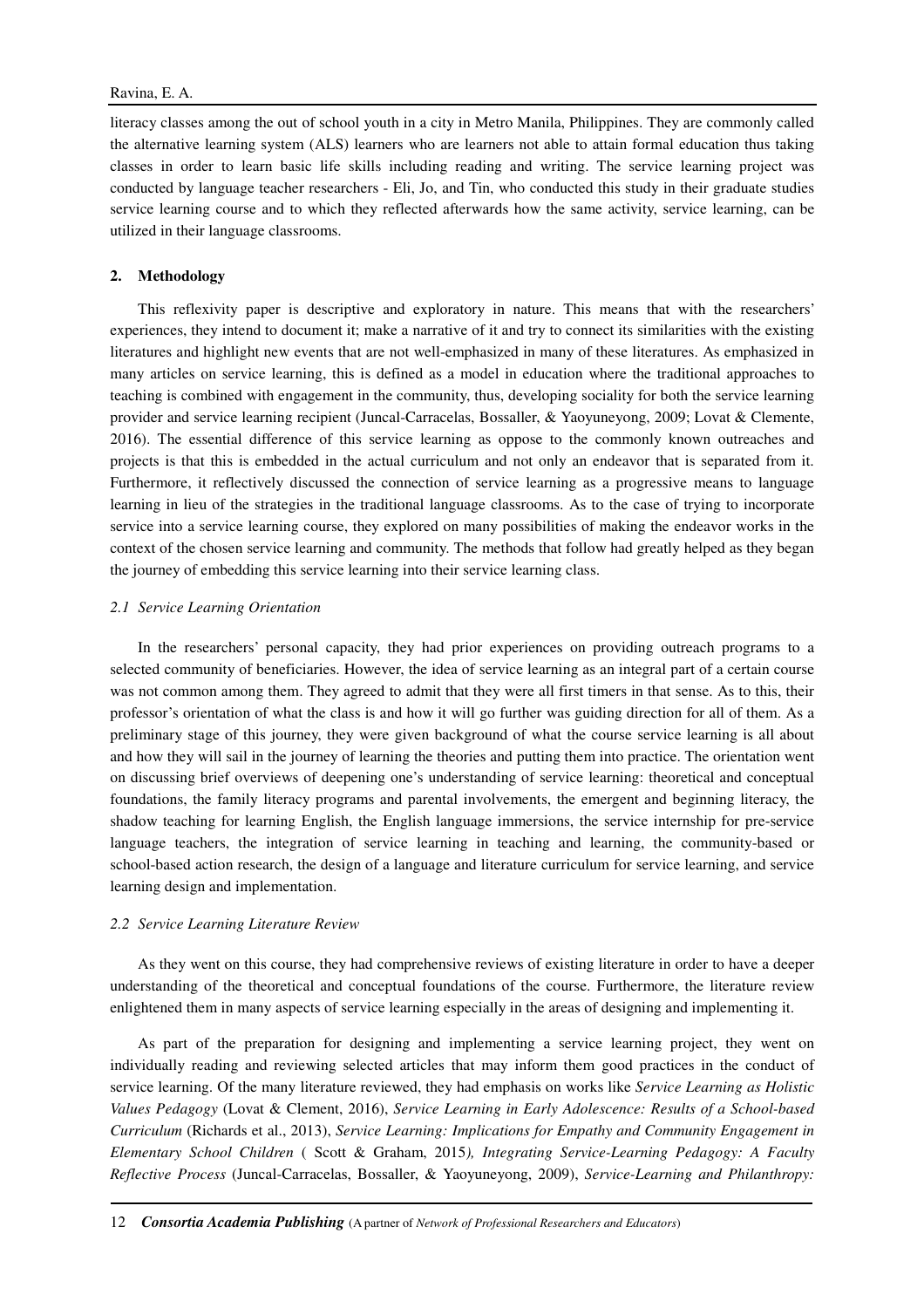*Implications for Course Design* (Hatcher & Studer, 2015), *A Spotlight on Preschool: The Influence of Familial Factors on Children's Early Literacy Skills* (Heath, S. et al., 2014), *and Emergent literacy and Early Writing Skills* (Pinto, Bigozzi, Gamannossi, & Vezzani, 2012) to name a few.

Many others as listed in the syllabus and of their own choice were part of the readings and reviews. All of which had deepen their knowledge and insights on service learning as a course, methodology, and as a practice. Moreover, by reviewing literatures where they found complementing and conflicting results, there had been more critical views formed among them in their take of factors affecting service learning and/or issues concerning it.

## *2.3 Sharing and Group Reflections*

As they journeyed in studying this course, they spent time sharing and reflecting as a group. The sharing was facilitated through the individual presentation of their meta-cognitive reports. The meta-cognitive report was short papers on the selected readings in class. It consisted of the salient points the literature had which aimed at highlighting the take of the writers on the topic being tackled. This was to inform all of them how these people look at a particular concept, issue, or factor relating to the context of service learning. The report also involved a discussion of their schema that helped them process better the arguments of the writers. It also aided them of realizing what they were lacking cognitively or in practice about the matter. The learning as a subsection of the paper, on the other hand, presented their takeaway and reflections on the read materials. It was on this part that they dug deeper on the arguments and content presented by the authors. It was just that, in this part, they as readers made some connections on how the discussions be applied in their context as students of service learning and teachers of language. The meta-cognitive report was ended with a set of valuable questions that they want to pose which was geared towards discussions of matters that were not well-taken in the articles. This helped them further analyze and internalize the articles and other matters relating to it.

The sharing, aside from the actual paper, arose naturally as they related their previous experiences that were relevant to the crucial points raised during the presentations and discussions. With this sharing emerged their oral reflections on critical items brought out in the group. These they believed were helpful in understanding service learning and its application especially that in the early stage of this sharing and group reflections, they had not designed yet the service to be offered to their chosen community. Also, reflections were facilitated by some questions raised by the professor that each of them had to ponder. In that way, they were able to draw a collaborative insight pertaining to the questions being reflected upon. They ended these sessions by the professor synthesizing the discussions, the presentation, and the oral reflection.

#### *2.4 Journal Writing and Personal Reflection*

Part of deeper learning of the course was the journal log they kept. This was maintained in class and in the actual service learning. The journal contained critical points raised in the class while sharing and discussions occurred. Also, important events and situation during the service provided to their chosen community were noted in the journal. The points listed in the journal were then consolidated for the reflexivity paper which was important to trace their individual and personal learning in the process. More than the theoretical aspect, the journal helped in bringing out what had been internalized by each of the researchers as time progressed. The affective aspect was crucial as the service learning also intended to create among participants a long lasting desire to do the same and not only on the time is it being done. As mentioned in their group sharing and reflection, all of them, at a certain degree had improved in their desire to offer service for others and to the society at a larger scale.

#### *2.5 Service Learning Design and Implementation*

As they progressed, theoretically and conceptually, on service learning, they as a group designed their own service learning project. This was done by constant brainstorming and with the helped of their professor. The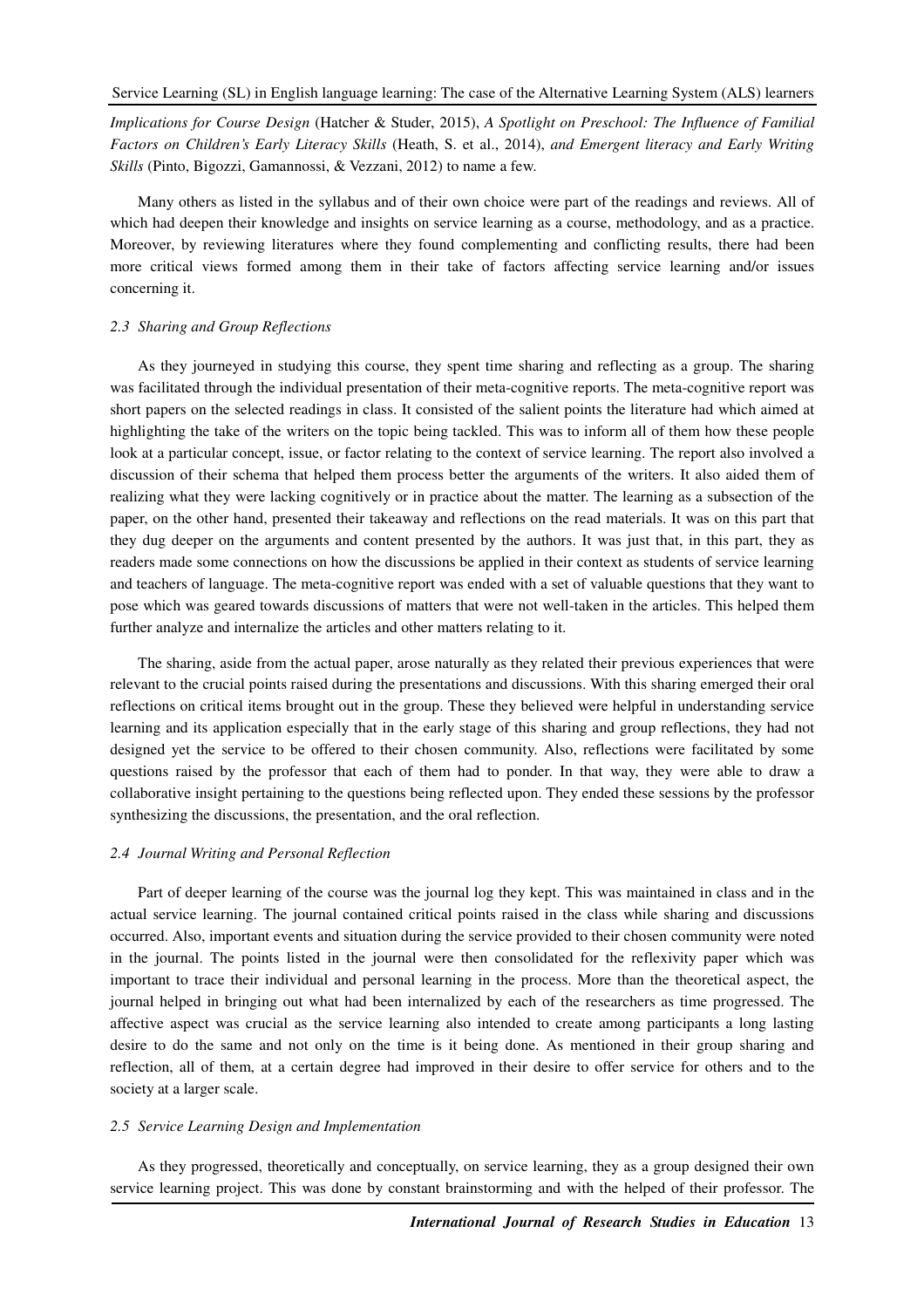## Ravina, E. A.

literature and discussions they had in class played a great deal in the conceptualization of possible projects. In so doing, equipped with the theoretical and conceptual knowledge, they had these processes:

 $\triangleright$  *Looking for a community*. Several communities were considered to be the beneficiary of the language literacy program which they intended to do. One community was an urban poor area where they intended to train senior high school student residents to teach little children basic English language skills, so that they can use it as they enter schooling. Another community that they wanted to serve was a *barangay* hall staff which they wanted to provide training on basic communication skills in English and writing correspondences. Then they also thought of an informal education group in the city whom they can help in their literacy lesson, and lastly was a public school where they can adopt a section for their English class for several sessions.

In deciding for their community beneficiary, they set some criteria so that it will match the resources and preliminary objectives they set. First of the criteria was that, there should be at least an intermediary person known to any of them so that the bureaucratic and political considerations be lessened. Secondly, the number of participants should be within the capacity of the resources of the group. Thirdly, the time for the service must be amenable with them all. And finally, the community was the most in need of the service among the choices. Having these criteria, the informal education sector in the city was chosen.

- $\triangleright$  *Scanning the selected community*. They spent half of a day visiting the selected community. Aside from familiarizing themselves with the location, this time was devoted meeting with the in charge of this informal education sector called the ALS or alternative learning system. The plan was discussed with the teachers until agreeable terms were reached. Also, during this time, they had personal conversations with some learners of ALS and there they gathered information on their backgroundtheir educational level, their economic status, their familial situations and the like. These were all necessary in the preparation of suitable service for the community.
- *Preparing the Service Learning Program*. Based on the data gathered from the community, they prepared for the service to be delivered. This ended up with a literacy program that would accelerate ALS learners' reading skills in English which is also important in reading other content areas. However, such design was not so feasible considering several factors: the time to be allotted for the service, the varying levels of the learners (ALS learners are combined from elementary to high school and they are multi-grade level per class), and there was a most immediate need by them (the test-taking skills for they will be taking their promotion test in four months time). Because of this, the design of the program had to suit for that needs of the learners.

The service learning providers then designed a program for reading stories centering on plot and author's purposes for according to the needs analysis this was what the language aspect of the test centers on. Also, following direction was part of the lesson for many of them, according to their teachers in charge, had difficulties in understanding test directions (standardized and classroom activities). Considering these skills, they designed a program composed of lessons and workshops that was delivered in five whole day sessions.

 *Delivering the service learning*. The service learning which was called ALS *for* ALS (Accelerating Language Skills for Alternative Learning System Students) was delivered within 5 sessions. The first session was devoted to assessing the learners using a standardized questionnaire to know how well they can read in English. Another diagnostic method used was an actual taking of tests and activities focusing on how good they were in following directions.

After the diagnostics, four sessions were devoted to the actual teaching-learning process that included lectures, discussions, and activities. The last portion of the last session was devoted to reflecting among learners. Immediately, it was followed by a simple thanks giving program as a culminating activity.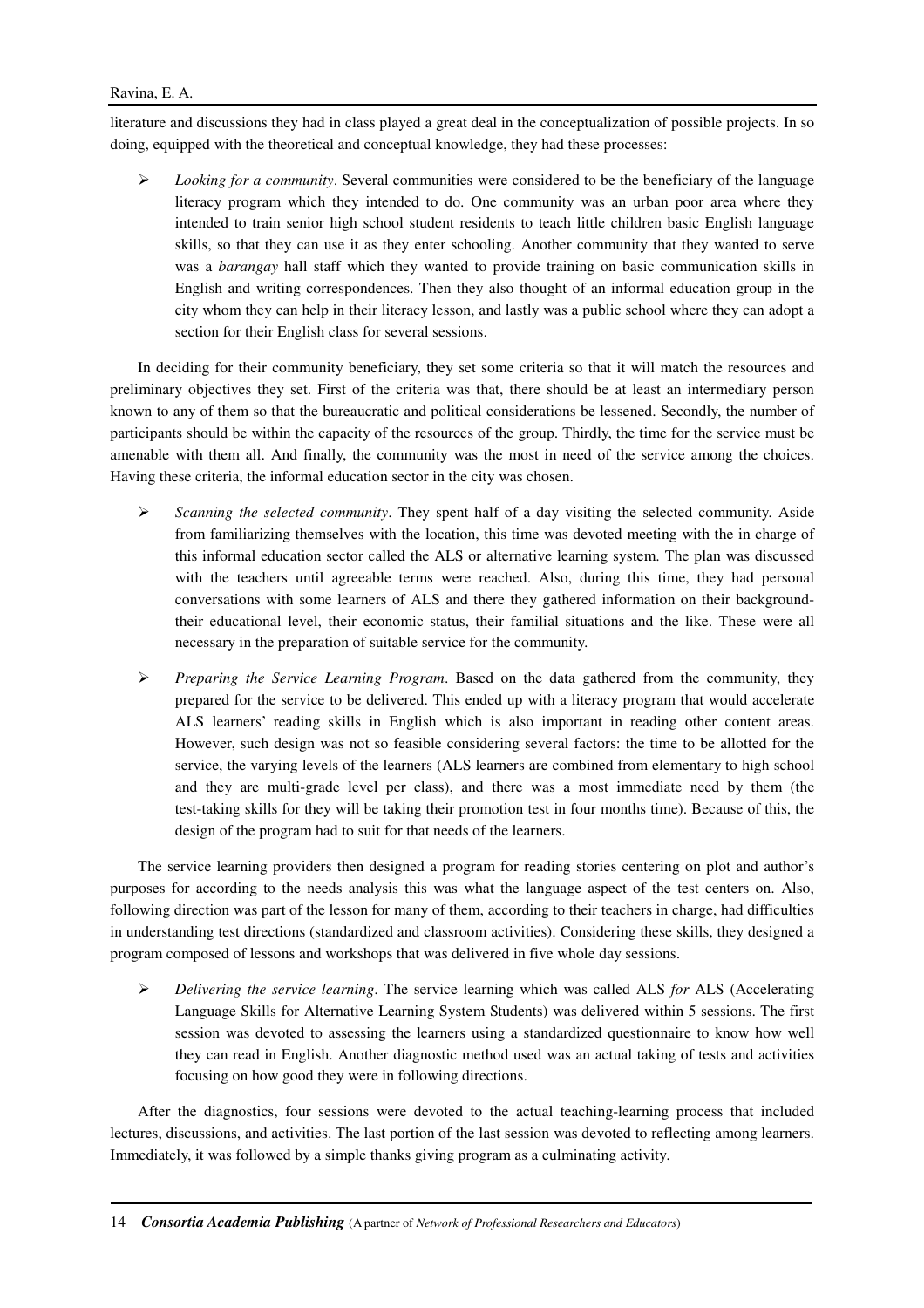*Reporting the SL outcome*. After the completion of the whole service learning program, they reported the outcome both for peer-evaluation and for expert (professor) evaluation. Also, this session was used to reflect on the process that provided more insights in order to improve the process of service learning within a service learning course.

#### *2.6 Constant Consultations*

Since the service learning started, the group had constant consultation with the faculty in charge. This was intentionally done in order for the challenges to be discussed and eventually be resolved not only practically but theoretically. The constant consultation also allowed each of them to go on despite the difficulties as they were always reminded that in doing service learning is centered for a collective purpose.

#### **3. Discussion and Reflections**

The five sessions rendered as service time for the Alternative Learning System students of Brgy. Sta. Lucia in Quezon City, Philippines was a short but meaningful encounter to the people in the community. This included more than twenty learners who are currently attending the program and the two teachers in charge, Teacher Pura and Teacher Margie. The researchers/service learning providers feel privileged that with this community, they were able to share their knowledge in the area of language learning and hopefully had inspired the learners to become better citizens of their country.

In the literatures discussed in researchers' class, it was emphasized that in the conduct of a service learning program, there are two parties that are benefitted in the process. One is the receivers of the service program for they will reap the intended result of the service. Most of the time, the participant receivers get the tangible benefits as defined in the program goals, however, accompanying these tangible benefits are the internal factors that are developed among the participants. Commonly these cover the affective and cognitive development of the participants. On the other hand, the service providers do also benefit from the service they provide. Although the efforts and resources are from them, there are internal benefits that go with the service they provide. These two beneficiaries and how they gained from service learning are the ones this paper would like to focus into. In the context of the service learning delivered to the ALS learners, the researchers were the service providers and the learners were the service receivers.

#### *3.1 The Service Receivers*

The last day of the sessions was on learning to follow test directions. It was devoted for deep conversation with the learners. In the conversation which was also a form of oral reflection, the service providers tried to elicit from learners how did they perceive the experience having some outside volunteer teachers like the providers coming into their ALS program. It was good to ask because this was the first time a similar service was extended to the group.

On this session, the first discussion was centered on the learning the ALS learners had in the lesson. Though the service providers already know how they fared in the workshops for following directions, they wanted then to know if the service receivers feel they learned the necessary competency. Aside from learning to do what was said in the direction, other learning that was not part of the planned lesson was brought up. Among these were learning on spelling, correct pronunciation of some words, the importance of English in cross-cultural communication, and even antonyms and synonyms. In the discussions, these minor points were mentioned and due to learners' clamor for explanations and examples, these were discussed briefly to them.

The second item that was pondered together was the learners' feeling of having the providers as volunteers in their classes, and how do the service receivers/learners see them helpful to them. Three answers emerged in the sharing: happy, excited and thankful. As to the sharing, they expected that their presence in their school would provide them additional knowledge, learning, and additional insights in English language. These were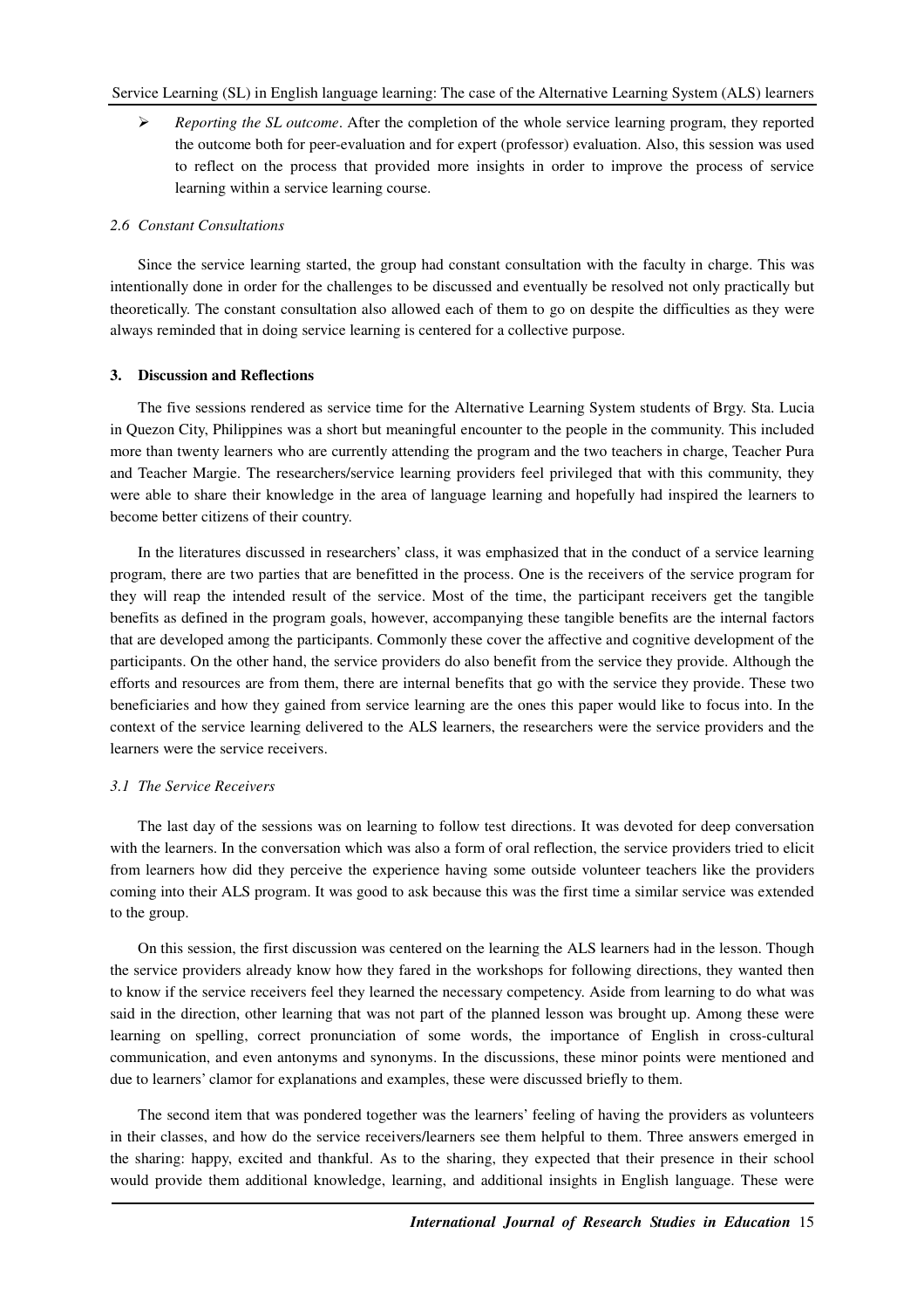manifested during the sessions for majority always attend the sessions as opposed to the report of Teacher Margie that many of them usually got absent due to many factors such as work and financial considerations.

The bulk of the time for sharing was spent on talking about values formation. This centered on knowing that services can be provided freely by people and every one must render service for the benefit of the community. The service receivers were also asked to identify which values they think was emphasized, reiterated or put into use in the process of the service learning program. One of the common answers was the deepening motivation. To those who felt this, they had that sense of desire to continue because they learnt in the sessions that when there is perseverance you will at one point reach your intended destination. By being more motivated, they will have the courage to go on and reach that destination, which most in their case to pass the promotion exam, get higher education, and land a good job. Secondly, they felt that they become more hopeful and confident at the same time. The additional learning according to them increases their confidence especially in speaking the language and with the sharing of life which became an integral part of the sessions, they become more hopeful as they listened to the many stories that they can identify with. Lastly, the session had improved their views of the world. They attributed this to the inspiring statements from the service learning providers. They realized that if there are people who are selfless and ready to help others, the world therefore is a good place to live. As service receivers reflected on this, the service providers realized they were learning the same.

#### *3.2 The Service Providers*

As they journeyed in their service learning class where they were given opportunity to provide service as well, they had so many realizations that came to mind as they pondered on their service learning experience. Truly, these realizations are of value as they pursue to be providers of service for their community. In the journey, they learnt that the design of a service learning can be adaptive, that the process is vital to focus into, that in a service learning consultation keeps one going of the service, that service learning should be an opportunity to create more service providers, and that there should be intentionality in teaching and doing it even in the early grade curriculum.

These are the reasons why they arrived to such realization:

- $\triangleright$  Adaptive is a design to consider in service learning. Their training in the field of computational science, law and education (their educational preparations) molded them into persons that go with protocol and to do things as they were planned and designed. Most of the time, they keep things in order, thinking that when it is time to operate, the plan will just smoothly being followed. This is called in the field of computational science predictive approach- *We conceptualize. We plan. We set. We implement*. However, in service learning, though there are also best practices as provided in many literatures, the strict sense of a predictive approach will not always work. Though plans are needed, there will be times that what was planned, even the alternatives, will not work. The researchers realized that they can actually create a design that is more adaptive in nature. By adaptive it means that the design is open to many possibilities considering external factors that may affect the design and implementation. By being adaptive it means that when as planned didn't really materialize, the participants should be flexible enough to embrace redirections. It is just like following the old saying adjusting the sail to the direction of the wind.
- *Process is as important as results.* As individuals, the service providers are very result-oriented. They measure success based on what was delivered or what they delivered. This may be associated with what is expected of them as teachers too. With this reason, they and many other people would take results as the ultimate gauge of success. But, in their experience in class and in providing service as part of this service learning class, they had been neutralized with the thoughts that all that matter are results. In the case of service learning, the result of the service is as important as the process that provided that result. Though results promote satisfaction to the ones who produced or delivered, how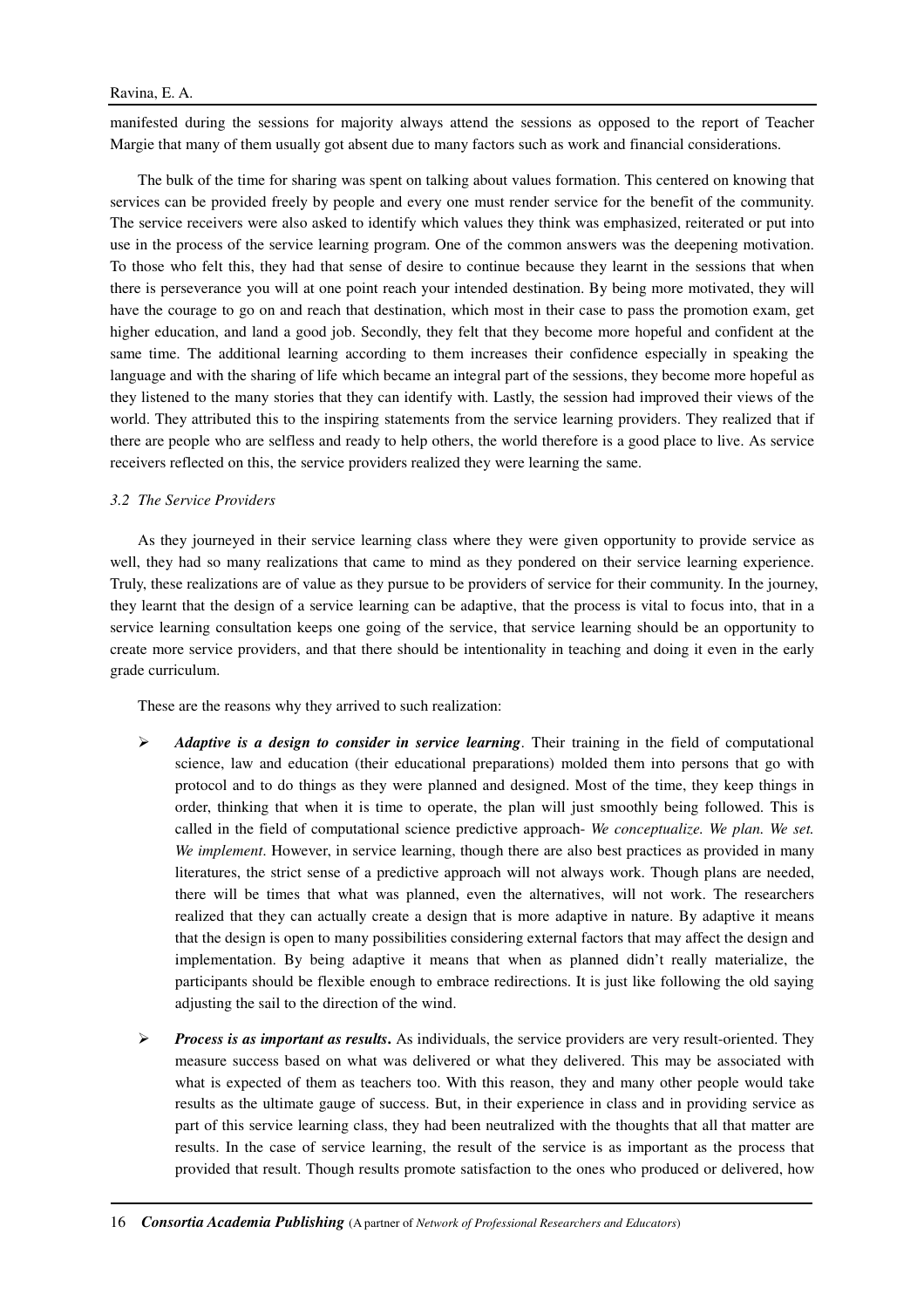to get to that output counts. In providing service learning, the way it is implemented, as this is very much associated with people, is core in the program. The ultimate goal is not to deliver it alone but to create better relationships in the process, and to foster development of all involved in both the cognitive and the affective aspects. This can be best achieved if focus is given equally to the process and to the results defying the popular belief of centering on the end product.

- $\triangleright$  Consultation strengthens the support system. Providing service is tiring especially if it is not innate among the providers. It is tedious when service is not yet embedded in the system of the one who provides. The service learning providers being new to the concept of service learning, there were really times that the fire of the desire among them was dying. Sometimes they questioned the pursuit, but this was just due to losing focus to the central goal of doing something for others. It is with this reason that they realized that constant consultation that they embraced in the project created a sense of support system that enabled the fire of the desire for service to be burning continuously. The constant consultation with the faculty in charge and with the team who were passionate of doing the service kept reminding them that in the process of giving themselves for others, it was them that benefitted the most. It was with this process that they were inculcated with the fact that the more they give of themselves, the more they receive. This was very evident on the learning they got from class and the relationships they found in the community they provided service for. More than this, they were also able to learn about life based from the experiences of their service receivers. With such encounters, they feel that they became stronger as human beings, and that they are more willing to sacrifice for others.
- *Service learning should breed service providers*. Usually in class, a teacher imparts knowledge but seldom of the students would go to the teaching profession. Each of them later on will choose a field they want ranging from engineering, accountancy, architecture, law, and the like. Oftentimes, especially among core courses, the knowledge is not replicated, but this should never be the case in a service learning class and a service learning project. The intention should not only to provide the service, but also to breed the receivers of the service to be service providers as well. The researchers realized that if service learning should be in that direction where there is multiplicity of providers because the participants absorbed the value of providing service for others, then this world will be a better place to live in. There would be less chaos as there are more people who care. The researchers realized this as many of the learners in community they provided service for also were awaked of how they can give back in their own ways.
- *Service must be an integral part of the curriculum in the early grades*. Though the researchers are exposed with communities in need, and that they, in their personal capacities do service for others, this was not part of their formal upbringing in school. Truly, the school teaches values and tries to concretize values formation, but most of the time it is very theoretical in nature. The researchers think that if they as adults have been moved with the experience on service learning and that if they are wanting to continue it, the integration of this in the basic education curriculum would not only create passion and interest to serve among the learners but it will develop , inherently, among them to do service for others. The training that can be provided at a young age will be carried unto adulthood and this will make the difference of servicing others as obligation as to servicing others as a life style.

These, upon reflection, can be instilled to others if everyone continues to put into action and intentionally shares genuine service to others, thus, bringing them as well to the practice of service learning.

## *3.3 SL in the 21st Century Language Classrooms*

As English language teachers, the use of service learning as a strategy for language learning especially in the senior high school or collegiate level is effective. The approach is progressive in a sense, because service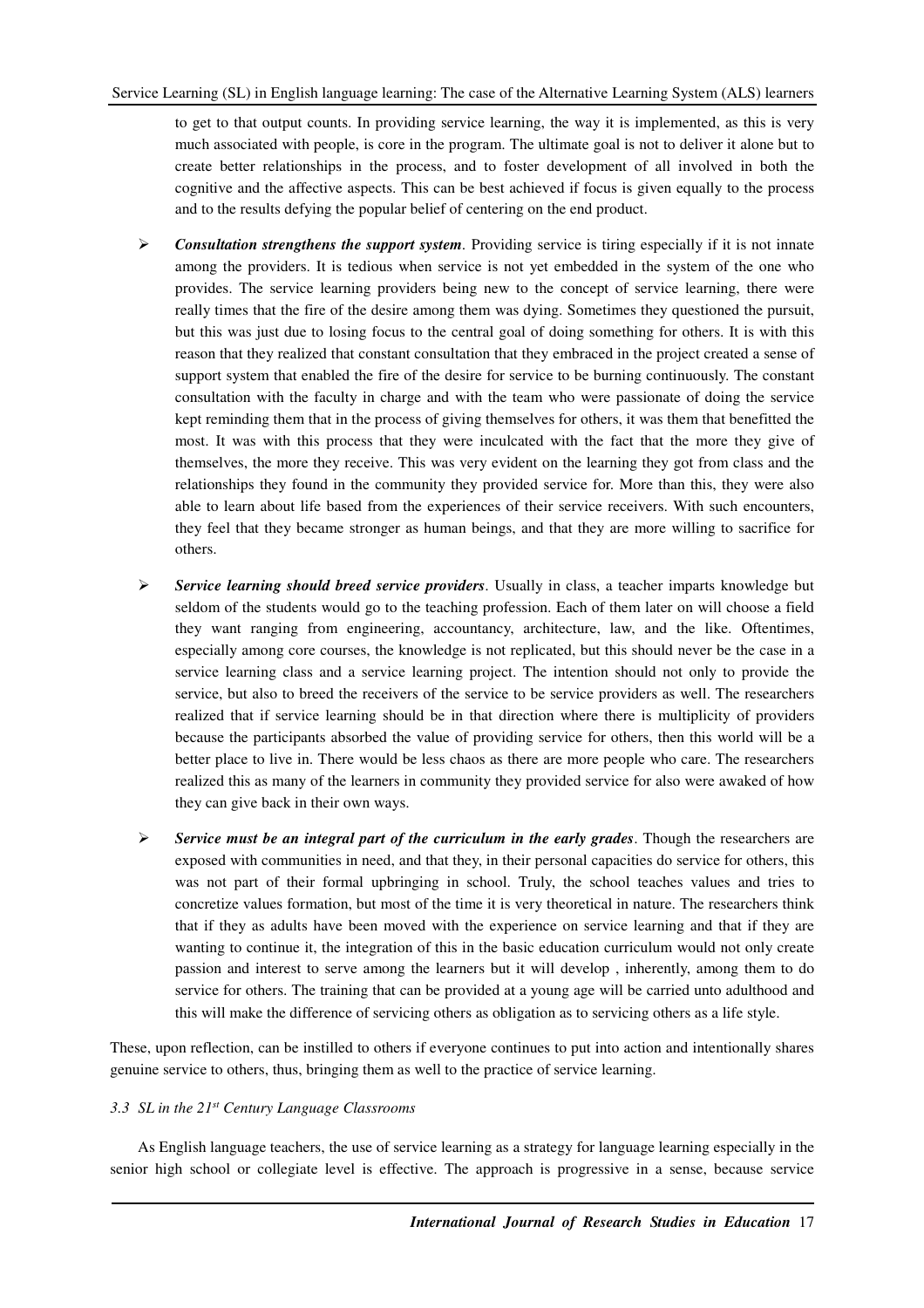learning promotes collective views among the learner participants. By being progressive it means, this is a kind of involvement that focuses more of the common good of the majority which defies the individualistic tendencies of people. The SL as an activity in the language classroom also defies the non-communicative approach that is promoted in the traditional language classrooms.

Like in the case of the Philippines where English is only a second language, when a well-planned program of activity is in place as part of the English classes, learners are not only learning language and communication in the four wall of the classrooms, rather it opens them opportunity to practice the learning they had in school and apply it in the social context while they are doing service in the community. In here, the service itself becomes the primary learning materials in their language learning. The community is their very own classroom. This communicative approach to language teaching is believed to be a revolutionary way to reverse the artificiality of many language learning strategies. Moreover, it is a way that molds learners into individuals who care not only of themselves, but of their community. This is what the world needs and this is the vital kind of education needed in this century.

## **4. Conclusion and Recommendation**

In the many literatures concerning service learning, it was established that reflections are key instruments to strengthen the learning among participants. In fact, even Hatcher and Studer (2015) agreed that through reflections one gains further understanding of content, a broader appreciation of the discipline he is into, and an enhanced degree of good values and social responsibility. It is through reflections that one can internalize the intangibles accompanying a learning process and more so a service provided in the context of an academic endeavor. In the process where the researchers/service learning providers attended a service learning class and provided one for a chosen community, they felt more involved and a part of a collective community. They claim that through the short period where they were academically immersed into the theoretical and conceptual foundations of service learning, their concept of service and outreach programs had been concretized into its tangible form. With the exposure on the theoretical aspects as narrated in many articles in service learning, service learning has become a clear object and not only a concept open for many interpretations. This was even emphasized as they were part of a team that conceptualized one service, designed it accordingly, and later on was put into action in the community they chose to serve.

In view of this exploratory-reflexivity study, research endeavors can be done similar but not limited to the following:

- Integrate service learning in all teacher education language courses so that the theories of language education can be applied in a context of serving others. In this way, the idea of the teaching profession as a vocation is further upheld.
- $\triangleright$  Micro-service learning can be integrated in the language classes in the secondary schools, focusing the service in providing literacy service among out-of-school children.
- $\triangleright$  Deepen the use of self-reflection and group reflections as methods of evaluating service learning initiatives in the language classes.
- $\triangleright$  Look at the possibilities of incorporating service learning not just on individual classes, but instead in the entire curriculum.

#### **5. References**

Gou, D. (2018). A study of English service learning under the theory of second language acquisition. *International Forum of Teaching and Studies, 14*(2), 27-33.

Hatcher, J. A., & Morgan, S. L. (2015). Service learning and philanthropy: implications for course design. *Theory into Practice, 54*, 11-19.